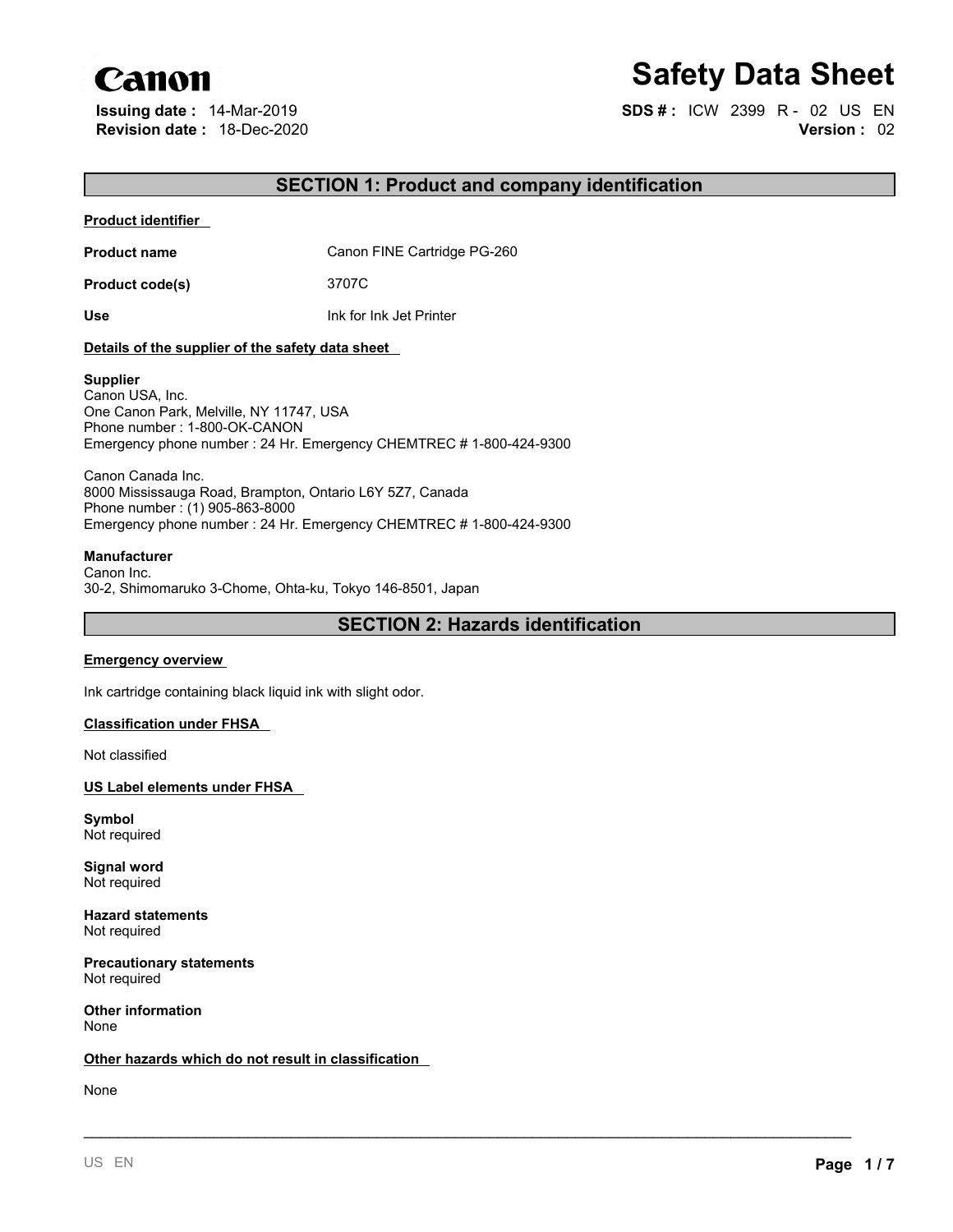# **SECTION 3: Composition/information on ingredients**

 $\mathcal{L}_\mathcal{L} = \mathcal{L}_\mathcal{L} = \mathcal{L}_\mathcal{L} = \mathcal{L}_\mathcal{L} = \mathcal{L}_\mathcal{L} = \mathcal{L}_\mathcal{L} = \mathcal{L}_\mathcal{L} = \mathcal{L}_\mathcal{L} = \mathcal{L}_\mathcal{L} = \mathcal{L}_\mathcal{L} = \mathcal{L}_\mathcal{L} = \mathcal{L}_\mathcal{L} = \mathcal{L}_\mathcal{L} = \mathcal{L}_\mathcal{L} = \mathcal{L}_\mathcal{L} = \mathcal{L}_\mathcal{L} = \mathcal{L}_\mathcal{L}$ 

| <b>Chemical name</b>  | <b>CAS-No</b>          | . <u>. .</u><br>Weight<br>- 70 |
|-----------------------|------------------------|--------------------------------|
| Glvco                 | СBI                    | 10                             |
| ົ<br>ilvcerin<br>יוכ. | $56 - 81 -$<br>-       | - 16                           |
| Water                 | $232 - 18 - 5$<br>フフへへ | $60 - 80$                      |

# **SECTION 4: First aid measures**

#### **Description of first aid measures**

| <b>Inhalation</b>                                           | Move to fresh air. Get medical attention immediately if symptoms occur.                                                                 |
|-------------------------------------------------------------|-----------------------------------------------------------------------------------------------------------------------------------------|
| Ingestion                                                   | Rinse mouth. Drink 1 or 2 glasses of water. Get medical attention immediately if symptoms<br>occur.                                     |
| <b>Skin contact</b>                                         | Wash off immediately with soap and plenty of water. Get medical attention immediately if<br>symptoms occur.                             |
| Eye contact                                                 | Flush with plenty of water. Get medical attention immediately if symptoms occur.                                                        |
| Most important symptoms and effects, both acute and delayed |                                                                                                                                         |
| <b>Inhalation</b>                                           | None under normal use. Symptoms of overexposure are dizziness, headache, tiredness,<br>nausea, unconsciousness, cessation of breathing. |
| Ingestion                                                   | None under normal use. Ingestion may cause gastrointestinal irritation, nausea, vomiting<br>and diarrhea.                               |
| <b>Skin contact</b>                                         | None under normal use.                                                                                                                  |
| Eye contact                                                 | None under normal use. May cause slight irritation.                                                                                     |
| <b>Chronic effects</b>                                      | None under normal use.                                                                                                                  |

**Indication of any immediate medical attention and special treatment needed**

None

# **SECTION 5: Firefighting measures**

\_\_\_\_\_\_\_\_\_\_\_\_\_\_\_\_\_\_\_\_\_\_\_\_\_\_\_\_\_\_\_\_\_\_\_\_\_\_\_\_\_\_\_\_\_\_\_\_\_\_\_\_\_\_\_\_\_\_\_\_\_\_\_\_\_\_\_\_\_\_\_\_\_\_\_\_\_\_\_\_\_\_\_\_\_\_\_\_\_

**Extinguishing media**

**Suitable extinguishing media** Use CO <sup>2</sup>, water, dry chemical, or foam.

**Unsuitable extinguishing media** None

# **Special hazards arising from the substance or mixture**

**Special hazard** None

**Hazardous combustion products** Carbon dioxide (CO <sup>2</sup>), Carbon monoxide (CO)

# **Advice for firefighters**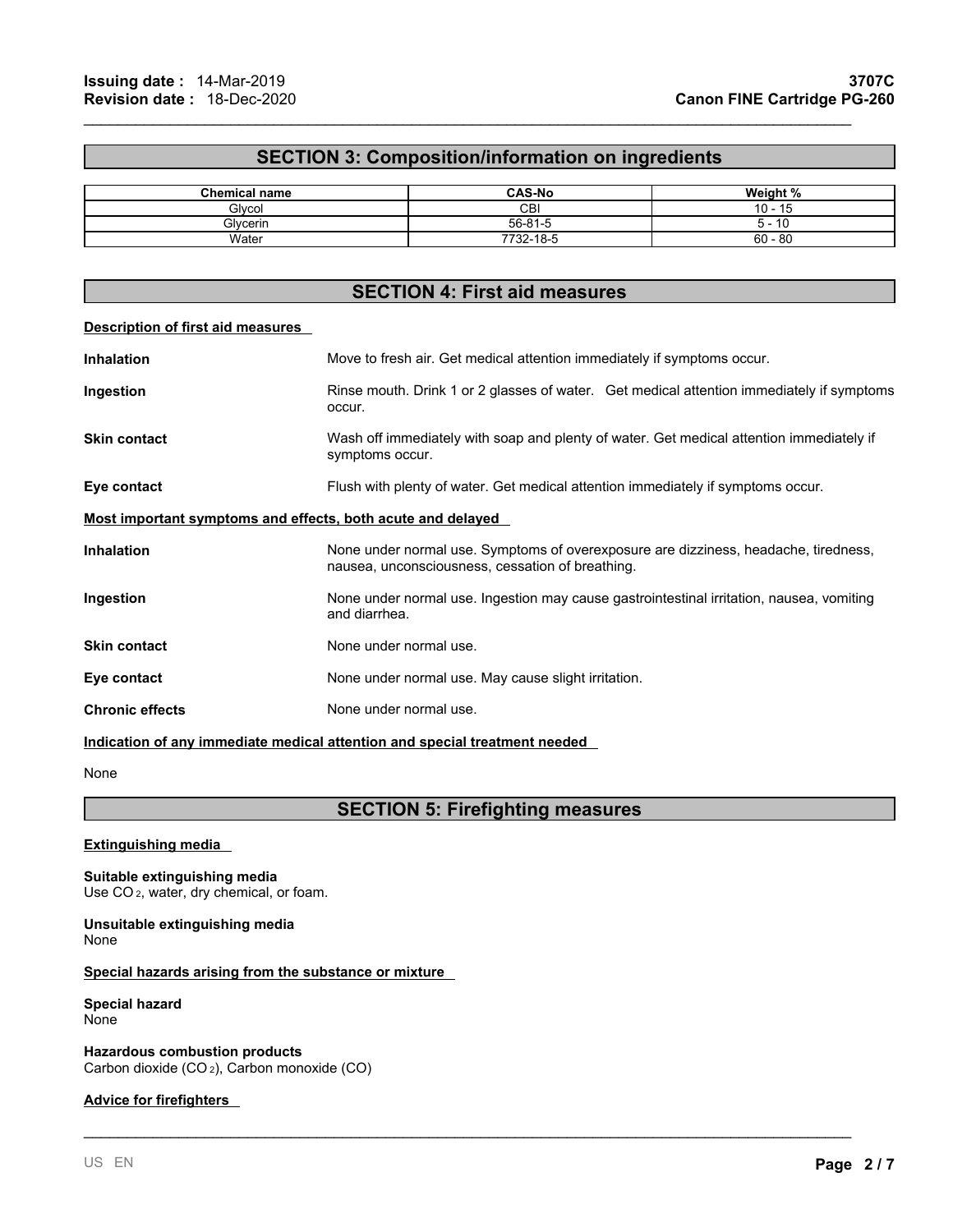# **Special protective equipment for firefighters**

None

# **SECTION 6: Accidental release measures**

 $\mathcal{L}_\mathcal{L} = \mathcal{L}_\mathcal{L} = \mathcal{L}_\mathcal{L} = \mathcal{L}_\mathcal{L} = \mathcal{L}_\mathcal{L} = \mathcal{L}_\mathcal{L} = \mathcal{L}_\mathcal{L} = \mathcal{L}_\mathcal{L} = \mathcal{L}_\mathcal{L} = \mathcal{L}_\mathcal{L} = \mathcal{L}_\mathcal{L} = \mathcal{L}_\mathcal{L} = \mathcal{L}_\mathcal{L} = \mathcal{L}_\mathcal{L} = \mathcal{L}_\mathcal{L} = \mathcal{L}_\mathcal{L} = \mathcal{L}_\mathcal{L}$ 

# **Personal precautions, protective equipment and emergency procedures**

Avoid contact with skin, eyes and clothing.

# **Environmental precautions**

Keep out of waterways.

# **Methods and material for containment and cleaning up**

Wipe up with adsorbent material (e.g. cloth, fleece).

# **Other information**

None

# **SECTION 7: Handling and storage**

# **Precautions for safe handling**

Avoid contact with skin, eyes and clothing. Clean contaminated surface thoroughly. Use with adequate ventilation.

#### **Conditions for safe storage, including any incompatibilities**

Keep in a dry, cool and well-ventilated place. Keep out of the reach of children. Keep away from direct sunlight. Keep away from heat and sources of ignition.

# **SECTION 8: Exposure controls/personal protection**

#### **Exposure guidelines**

| Chemical name | <b>OSHA PEI</b>                                              | <b>ACGIH TI <sup>v</sup></b> |
|---------------|--------------------------------------------------------------|------------------------------|
| Glycerin      | TWA.<br>total particulate<br>mist.<br>$15 \text{ ma/m}$      | None                         |
| 56-81-5       | TWA:<br>. respirable fraction<br>.5 mg/m $^{\circ}$<br>mist, |                              |

**Appropriate engineering controls** None under normal use conditions.

#### **Individual protection measures, such as personal protective equipment Eye/face protection** Not required under normal use. **Skin protection** Not required under normal use. **Respiratory protection** Not required under normal use.

# **SECTION 9: Physical and chemical properties**

# **Information on basic physical and chemical properties**

**Appearance** Black ; Liquid **Odor** Slight odor **Odor threshold** No d<br> **o**H 7 - 9 **pH** 7 - 9 **Melting/freezing point** (°C) Melting/freezing point (°C) **Boiling point/range (°C)**<br> **Flash point (°C)** No data available<br>  $>93.0$ °C (Tag. Cl

**Flash point (°C)**> 93.0°C (Tag. Closed Cup.); estimated

\_\_\_\_\_\_\_\_\_\_\_\_\_\_\_\_\_\_\_\_\_\_\_\_\_\_\_\_\_\_\_\_\_\_\_\_\_\_\_\_\_\_\_\_\_\_\_\_\_\_\_\_\_\_\_\_\_\_\_\_\_\_\_\_\_\_\_\_\_\_\_\_\_\_\_\_\_\_\_\_\_\_\_\_\_\_\_\_\_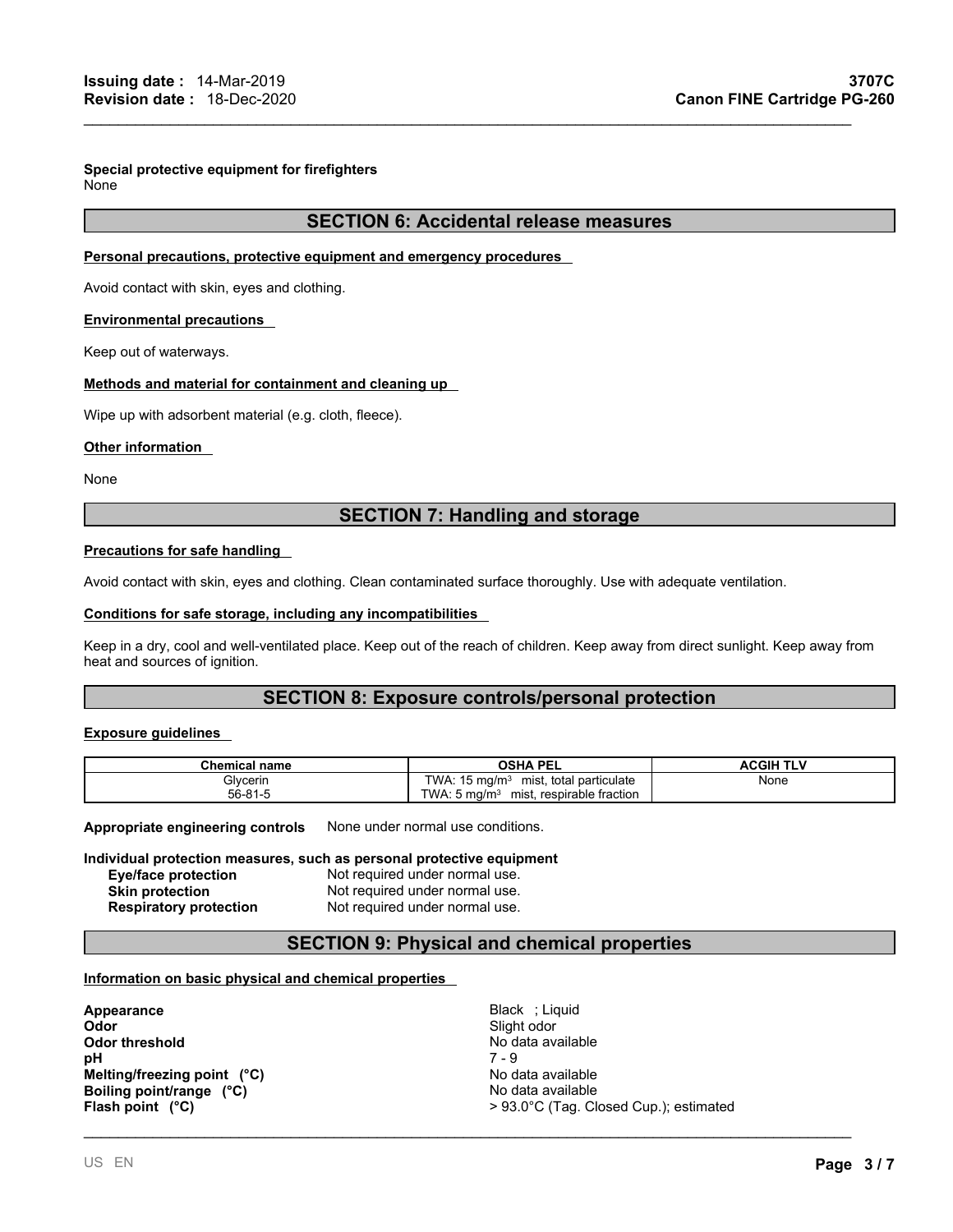**Evaporation rate**<br> **Example 31 Flammability (solid, gas)**<br> **Example 2018** Rot applicable **Flammability** (solid, gas) **Flammability limits in air Upper flammability limit** None; estimated **Lower flammability limit** None; estimated **Vapor pressure**<br> **Vapor density**<br> **Vapor density**<br> **Vapor density Relative density**<br> **Solubility(ies)**<br> **Solubility(ies) Solubility(ies)** Water; miscible **Partition coefficient: n-octanol/water** No data available<br> **Auto-ignition temperature** (°C) None; estimated Auto-ignition temperature (°C) <br>Decomposition temperature (°C) None; estimated None; estimated negative response to the control of the Decompo<br>No data available **Decomposition temperature** (°C) No data available No data available No data available No data available No data available No data available No data available No data available No data available No data available No data a **Viscosity** (mPa s)

# **Other information**

No data available

# **SECTION 10: Stability and reactivity**

#### **Reactivity**

None

### **Chemical stability**

Stable

**Possibility of hazardous reactions**

None

**Conditions to avoid**

None

**Incompatible materials**

Acids, Bases, Oxidizing agents, Reducing agents.

# **Hazardous decomposition products**

Carbon dioxide (CO <sup>2</sup>), Carbon monoxide (CO), and/or Ammonia.

# **SECTION 11: Toxicological information**

\_\_\_\_\_\_\_\_\_\_\_\_\_\_\_\_\_\_\_\_\_\_\_\_\_\_\_\_\_\_\_\_\_\_\_\_\_\_\_\_\_\_\_\_\_\_\_\_\_\_\_\_\_\_\_\_\_\_\_\_\_\_\_\_\_\_\_\_\_\_\_\_\_\_\_\_\_\_\_\_\_\_\_\_\_\_\_\_\_

# **Information on toxicological effects**

| <b>Acute toxicity</b>             | No data available                          |
|-----------------------------------|--------------------------------------------|
| <b>Skin corrosion/irritation</b>  | Non-irritant (Estimate) (OECD Guideline)   |
| Serious eye damage/eye irritation | Mild irritant (Estimate) (OECD Guideline)  |
| <b>Sensitization</b>              | Non-sensitizer (Estimate) (OECD Guideline) |
| Germ cell mutagenicity            | Ames test: Negative                        |
| Carcinogenicity                   | No data available                          |

 $\mathcal{L}_\mathcal{L} = \mathcal{L}_\mathcal{L} = \mathcal{L}_\mathcal{L} = \mathcal{L}_\mathcal{L} = \mathcal{L}_\mathcal{L} = \mathcal{L}_\mathcal{L} = \mathcal{L}_\mathcal{L} = \mathcal{L}_\mathcal{L} = \mathcal{L}_\mathcal{L} = \mathcal{L}_\mathcal{L} = \mathcal{L}_\mathcal{L} = \mathcal{L}_\mathcal{L} = \mathcal{L}_\mathcal{L} = \mathcal{L}_\mathcal{L} = \mathcal{L}_\mathcal{L} = \mathcal{L}_\mathcal{L} = \mathcal{L}_\mathcal{L}$ 

**No data available**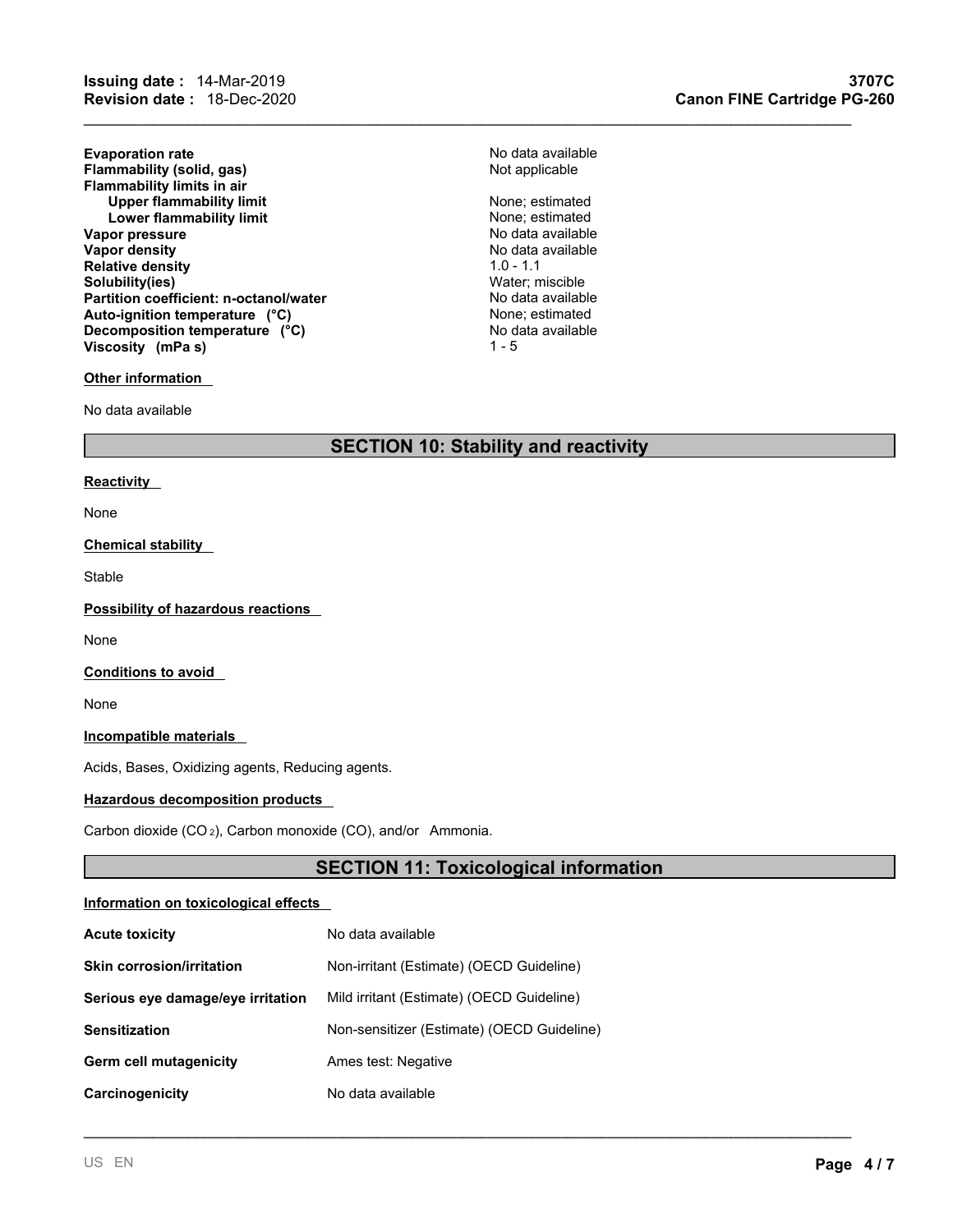| <b>Reproductive toxicity</b>    | No data available |
|---------------------------------|-------------------|
| <b>STOT - single exposure</b>   | No data available |
| <b>STOT - repeated exposure</b> | No data available |
| <b>Aspiration hazard</b>        | No data available |
| <b>Other information</b>        | No data available |

# **SECTION 12: Ecological information**

 $\mathcal{L}_\mathcal{L} = \mathcal{L}_\mathcal{L} = \mathcal{L}_\mathcal{L} = \mathcal{L}_\mathcal{L} = \mathcal{L}_\mathcal{L} = \mathcal{L}_\mathcal{L} = \mathcal{L}_\mathcal{L} = \mathcal{L}_\mathcal{L} = \mathcal{L}_\mathcal{L} = \mathcal{L}_\mathcal{L} = \mathcal{L}_\mathcal{L} = \mathcal{L}_\mathcal{L} = \mathcal{L}_\mathcal{L} = \mathcal{L}_\mathcal{L} = \mathcal{L}_\mathcal{L} = \mathcal{L}_\mathcal{L} = \mathcal{L}_\mathcal{L}$ 

# **Toxicity**

# **Ecotoxicity effects**

Fish, 96h LC50 > 100 mg/L (Estimate) (OECD Guideline) Crustaceans, 48h EC50 > 100 mg/L (Estimate) (OECD Guideline) Algae, EC50 (0-7day) > 100 mg/L, NOEC = 100 mg/L (Estimate) (OECD Guideline) NOEC: No Observed Effect Concentration

# **Persistence and degradability**

No data available

# **Bioaccumulative potential**

No data available

# **Mobility in soil**

No data available

# **Other adverse effects**

No data available

# **SECTION 13: Disposal considerations**

# **Waste treatment methods**

Dispose of in accordance with local regulations.

|                               | <b>SECTION 14: Transport information</b>                                                                        |  |
|-------------------------------|-----------------------------------------------------------------------------------------------------------------|--|
| <b>UN number</b>              | None                                                                                                            |  |
| UN proper shipping name       | None                                                                                                            |  |
| <b>Transport hazard class</b> | None                                                                                                            |  |
| Packing group                 | None                                                                                                            |  |
| <b>Environmental hazards</b>  | Not classified as environmentally hazardous under UN Model Regulations and<br>marine pollutant under IMDG Code. |  |

\_\_\_\_\_\_\_\_\_\_\_\_\_\_\_\_\_\_\_\_\_\_\_\_\_\_\_\_\_\_\_\_\_\_\_\_\_\_\_\_\_\_\_\_\_\_\_\_\_\_\_\_\_\_\_\_\_\_\_\_\_\_\_\_\_\_\_\_\_\_\_\_\_\_\_\_\_\_\_\_\_\_\_\_\_\_\_\_\_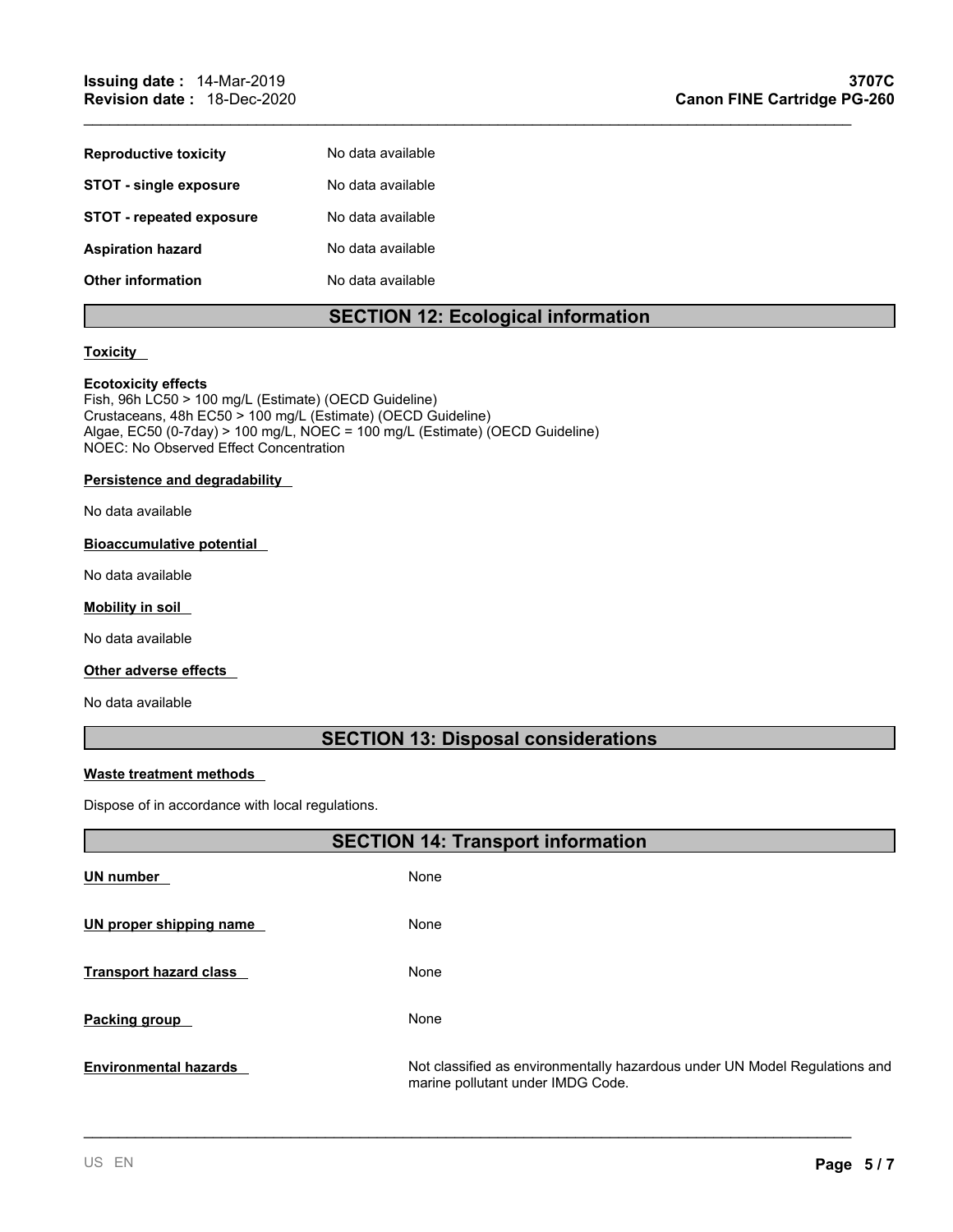**Special precautions for users** IATA: Not regulated

Not applicable

**Transport in bulk according to Annex II of MARPOL and the IBC Code**

# **SECTION 15: Regulatory information**

 $\mathcal{L}_\mathcal{L} = \mathcal{L}_\mathcal{L} = \mathcal{L}_\mathcal{L} = \mathcal{L}_\mathcal{L} = \mathcal{L}_\mathcal{L} = \mathcal{L}_\mathcal{L} = \mathcal{L}_\mathcal{L} = \mathcal{L}_\mathcal{L} = \mathcal{L}_\mathcal{L} = \mathcal{L}_\mathcal{L} = \mathcal{L}_\mathcal{L} = \mathcal{L}_\mathcal{L} = \mathcal{L}_\mathcal{L} = \mathcal{L}_\mathcal{L} = \mathcal{L}_\mathcal{L} = \mathcal{L}_\mathcal{L} = \mathcal{L}_\mathcal{L}$ 

#### **Safety, health and environmental regulations specific for the product in question**

| TSCA Sec. 4,5,6,7,8,12b                                                                                                              | This product contains substance(s) which are subject to TSCA Section 5(e) Consent Order<br>and Section 5(a)(2) Significant New Use Rule. According to this order, do not use this<br>product other than as inkjet printer ink. Also, do not release this product into the waters of<br>United State. (See SECTION 13) |
|--------------------------------------------------------------------------------------------------------------------------------------|-----------------------------------------------------------------------------------------------------------------------------------------------------------------------------------------------------------------------------------------------------------------------------------------------------------------------|
|                                                                                                                                      | This product is subject to TSCA Section 12(b) export notification requirements. If you need<br>more information about TSCA Section 12(b), please contact us.                                                                                                                                                          |
| <b>SARA Title III Sec. 313</b><br><b>California Proposition 65</b><br>CEPA Sec. 81<br><b>HPA (WHMIS)</b><br><b>Other information</b> | None<br>None<br>None (Manufactured Item)<br>None (Manufactured Article)<br>None                                                                                                                                                                                                                                       |

# **SECTION 16: Other information**

# **Key literature references and sources for data**

- U.S. Department of Labor, 29CFR Part 1910
- U.S. Environmental Protection Agency, 40CFR Part 372
- U.S. Environmental Protection Agency, 40CFR Part 700-799
- U.S. Consumer Product Safety Commission, 16CFR Part 1500
- ACGIH, Threshold Limit Values for Chemical Substances and Physical Agents and Biological Exposure Indices
- U.S. Department of Health and Human Services National Toxicology Program, Annual Report on Carcinogens
- World Health Organization International Agency for Research on Cancer, IARC Monographs on the Evaluation on the
- Carcinogenic Risk of Chemicals to Humans
- California EPA, Code of Regulations Title 27. Division 4. Chapter 1. Safe Drinking Water and Toxic Enforcement Act of 1986

\_\_\_\_\_\_\_\_\_\_\_\_\_\_\_\_\_\_\_\_\_\_\_\_\_\_\_\_\_\_\_\_\_\_\_\_\_\_\_\_\_\_\_\_\_\_\_\_\_\_\_\_\_\_\_\_\_\_\_\_\_\_\_\_\_\_\_\_\_\_\_\_\_\_\_\_\_\_\_\_\_\_\_\_\_\_\_\_\_

- Environment and Climate Change Canada, Canadian Environmental Protection Act, 1999
- Health Canada, Hazardous Products Act, and Hazardous Products Regulations
- Canada Workplace Hazardous Materials Information System

# **Key or legend to abbreviations and acronyms used in the safety data sheet**

- OSHA HCS: Occupational Safety and Health Act, Hazard Communication Standard (USA)
- FHSA: Federal Hazardous Substances Act
- OSHA PEL: PEL(Permissible Exposure Limit) under Occupational Safety and Health Administration (USA)
- ACGIH TLV: TLV(Threshold Limit Value) under American Conference of Governmental Industrial Hygienists
- TWA: Time Weighted Average
- STEL: Short Term Exposure Limit
- GHS: Globally Harmonized System of Classification and Labelling of Chemicals
- IARC: International Agency for Research on Cancer
- IATA: International Air Transport Association
- TSCA: Toxic Substances Control Act
- SARA Title III: SARA Title III of the Superfund Amendments and Reauthorization Act of 1986
- Proposition 65: Safe Drinking Water and Toxic Enforcement Act of 1986
- CEPA: Canadian Environmental Protection Act, 1999
- HPA: Hazardous Products Act
- WHMIS: Workplace Hazardous Materials Information System
- CBI: Confidential Business Information

**Issuing date :** 14-Mar-2019